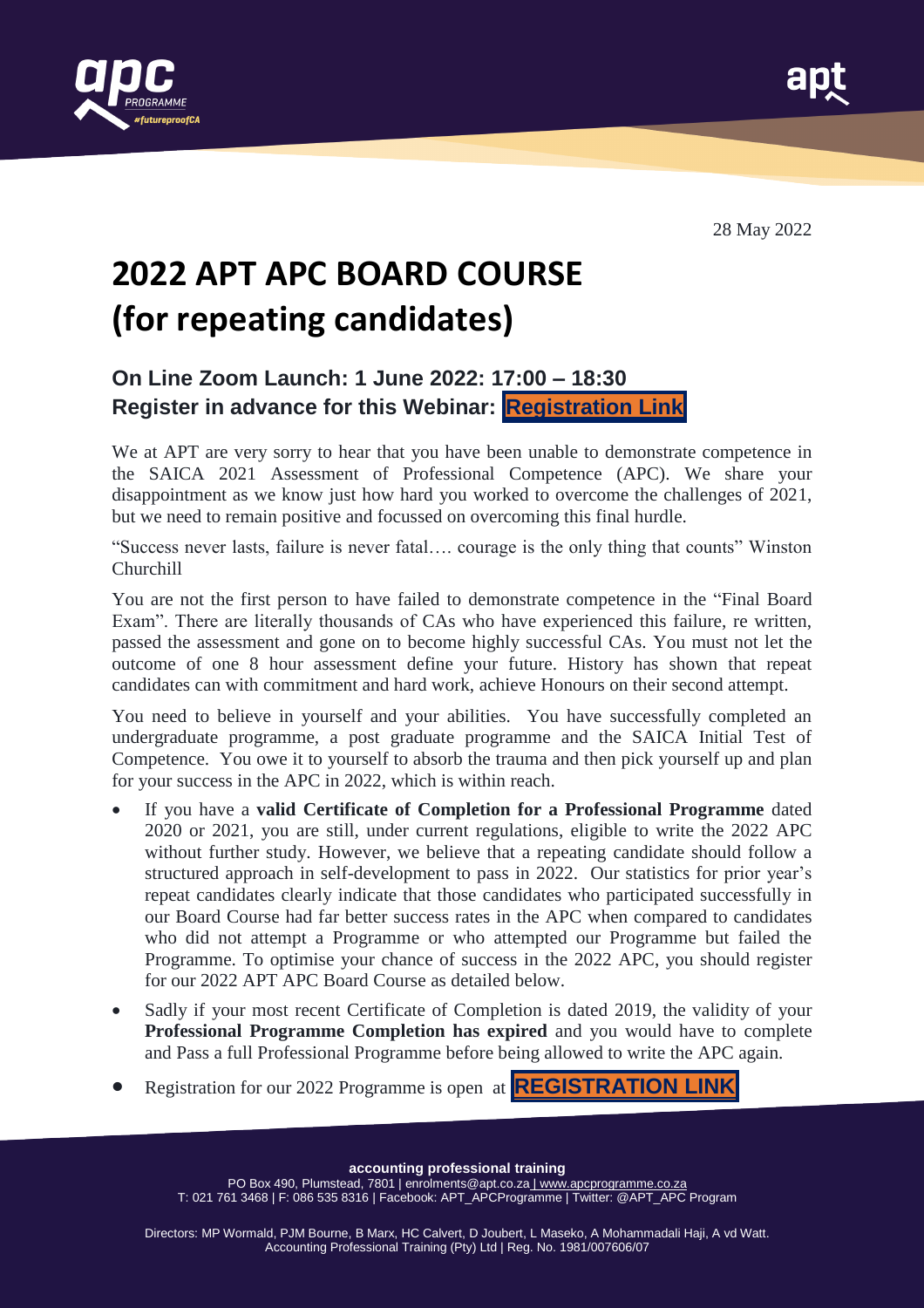

# **Our 2022 APT APC Board Course**

Our programmes are supported by a large team of passionate staff members who are highly skilled at presenting and providing feedback to candidates on a regular basis. We believe in our product. We believe in innovation and have continuously improved our programme since the inception of the APC. We will continue to do so and are committed to being the professional programme provider of choice.



### **Focus Points**

- Separate Programme with an innovative focus only on Repeat Candidates
- Detailed feedback on APC
- Online webinars (including guided marking sessions)
- Interactive workshops
- Mental coaching, including individual support with the help of a leading life coach, experienced APT Mentors and successful alumni.
- Critical thinking workshops
- Technical refresher
- E-writing

#### **Cost**

The cost is R7 150 excluding VAT.

Thuthuka/FASSET funding is available for eligible candidates.

# **The Provisional Outline is on the Following Page.**

The APT team is looking forward to working with you as you complete your CA(SA) qualifying journey in 2022.

Regards

**Michael Wormald (Chair) On behalf of the APT team.**